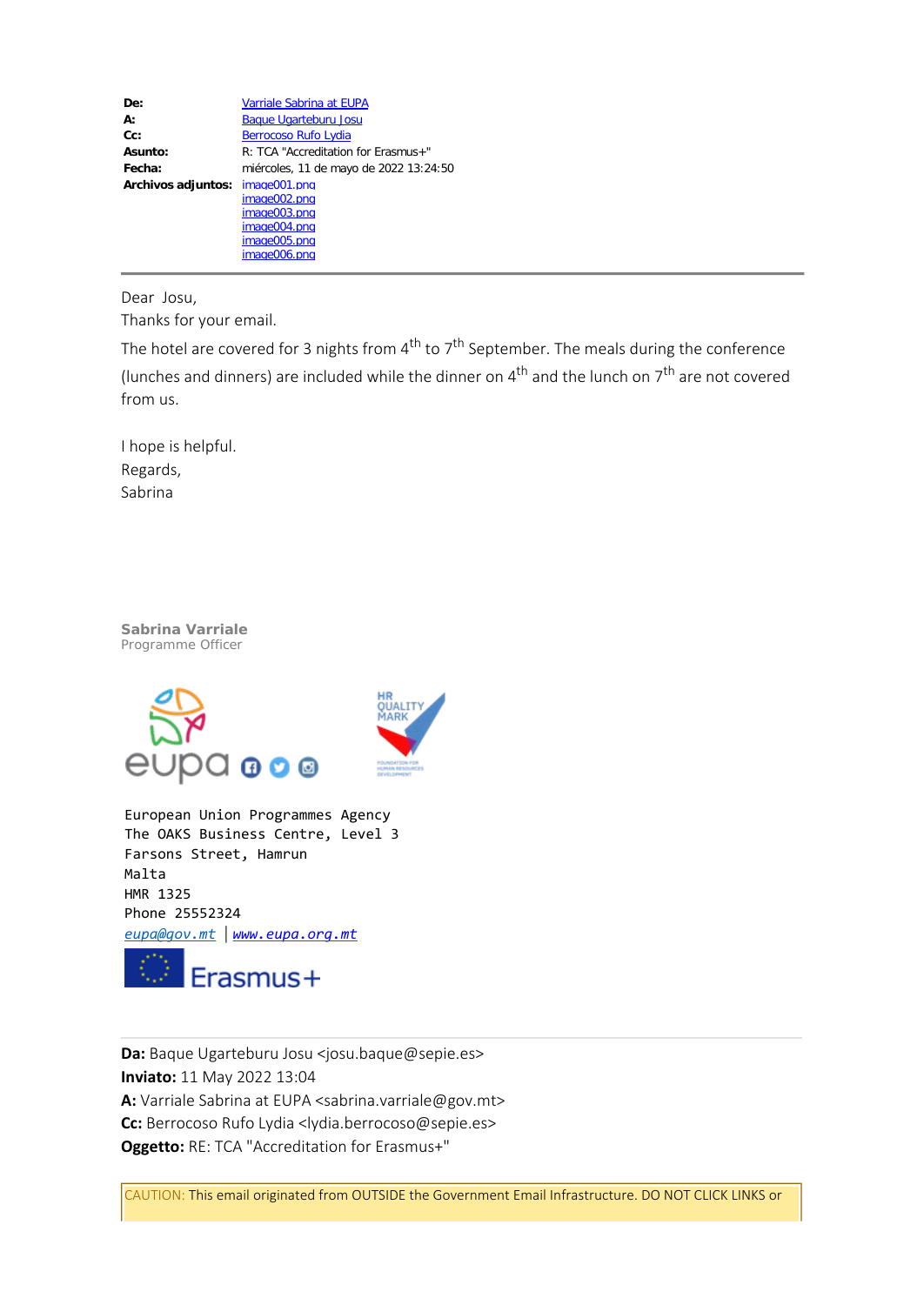## Dear Sabrina,

I hope this email finds you well.

We will be sending two participants to the TCA-Accreditation in Erasmus+ in September. We have a question about the accomodation your NA is offerong. Is accomodation iincluded on September 4th? Dinner will be offered?

Thank you so much in advance for answering these questions since we need to calculate the amount of money our NA will be covering.

Warmest regards,

JOSU

**De:** Varriale Sabrina at EUPA <[sabrina.varriale@gov.mt>](mailto:sabrina.varriale@gov.mt) **Enviado el:** jueves, 21 de abril de 2022 10:54 Para: Varriale Sabrina at EUPA [<sabrina.varriale@gov.mt](mailto:sabrina.varriale@gov.mt)> **CC:** Gaelle Bozec [<gaelle.bozec@hkdir.no](mailto:gaelle.bozec@hkdir.no)>; joy.welbes <[joy.welbes@anefore.lu](mailto:joy.welbes@anefore.lu)>; Tom Jungers [<tom.jungers@anefore.lu](mailto:tom.jungers@anefore.lu)>; Buttigieg Nathalie at EUPA [<nathalie.a.buttigieg@gov.mt](mailto:nathalie.a.buttigieg@gov.mt)>; Schembri Brian at EUPA < brian.a.schembri@gov.mt>

**Asunto:** R: TCA "Accreditation for Erasmus+"

Dear colleagues,

Thank you for your interest in the **TCA-Accreditation in Erasmus+.**

Interest has been massive and unfortunately we cannot welcome all participants nor NA-staff.

Since NA-staff must have an active role in a TCA in order to be able to participate, we have to limit NA-staff participation to those that will have sessions presentations.

The training is a copy of the successful seminar that was held last year. Many of the sessions are the same and held by the same NA-staff so there is not much room in the programme for presentations/workshops.

So, at the moment, there are 3 sessions that can be covered by NA-staff and that are not yet assigned. Those are:

- 1- The role of the Erasmus+-coordinator (ca 45 min.)
- 2- Accreditation as a consortium (only for those concerned, ca 45 min)
- 3- Inclusion in Erasmus+ (60 min)

We have the wish that all sessions will be interactive (group discussion/workshop/role playing, etc.)

If you still want to participate, we kindly ask you to choose one of the sessions over and come back to me as soon as possible.

Kind regards,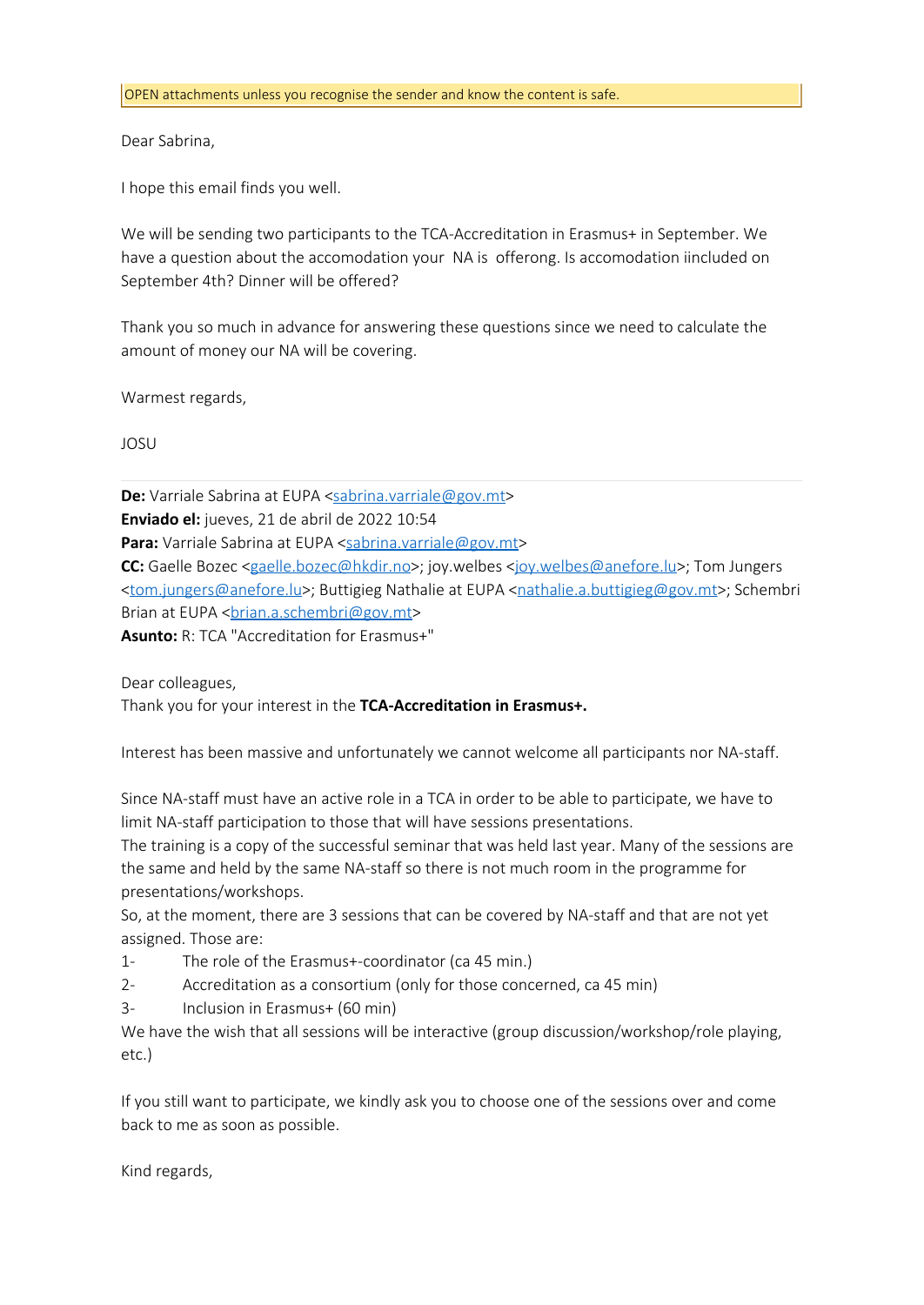*Sabrina Varriale Programme Officer*





European Union Programmes Agency The OAKS Business Centre, Level 3 Farsons Street, Hamrun Malta HMR 1325 Phone 25552324 *[eupa@gov.mt](mailto:eupa@gov.mt)* | *[www.eupa.org.mt](https://eur01.safelinks.protection.outlook.com/?url=http%3A%2F%2Fwww.eupa.org.mt%2F&data=05%7C01%7Csabrina.varriale%40gov.mt%7Cad30fa8f7d8a4c22fe3508da333dff61%7C34cdd9f55db849bcacba01f65cca680d%7C0%7C0%7C637878638631408739%7CUnknown%7CTWFpbGZsb3d8eyJWIjoiMC4wLjAwMDAiLCJQIjoiV2luMzIiLCJBTiI6Ik1haWwiLCJXVCI6Mn0%3D%7C3000%7C%7C%7C&sdata=6QDL5H4ZwaJ3aiZJ3dkL7FKSKFSd%2B7Nv9l7VddjBTlY%3D&reserved=0)*



**Da:** Varriale Sabrina at EUPA **Inviato:** 12 April 2022 15:22 A: Varriale Sabrina at EUPA <[sabrina.varriale@gov.mt>](mailto:sabrina.varriale@gov.mt) **Cc:** 'Gaelle Bozec' [<gaelle.bozec@hkdir.no](mailto:gaelle.bozec@hkdir.no)>; joy.welbes [<joy.welbes@anefore.lu](mailto:joy.welbes@anefore.lu)>; Tom Jungers [<tom.jungers@anefore.lu](mailto:tom.jungers@anefore.lu)>; Buttigieg Nathalie at EUPA [<nathalie.a.buttigieg@gov.mt](mailto:nathalie.a.buttigieg@gov.mt)>; Schembri Brian at EUPA < brian.a.schembri@gov.mt> **Oggetto:** TCA "Accreditation for Erasmus+"

Dear colleagues, I hope this e-mail finds you well.

The Maltese NA is happy to announce that we are organizing a TCA on **"Accreditation for Erasmus+"** as a part of LTA Accreditation.

The TCA will be held in Malta between 5th-7th September 2022.

The seminar is open to participants within the fields of School Education, Vocational Education and Training and Adult Education and is mainly targeted at teachers, leaders and others.

The event will be split in two in order to allow participants to work with their application within their institutions:

- Face-to-face event will be held in Malta between 5th-7th September 2022.
- Digital day to be held one day during the week of September 26th-30th 2022.

Expected results:

- To prepare participant to submit a high quality accreditation application.
- Least 70% of those applying get an accreditat

About the physical event that will take place in Malta in September, the participants will arrive on 04 September and the programme will start in the morning of 05 September at 9.00hrs.